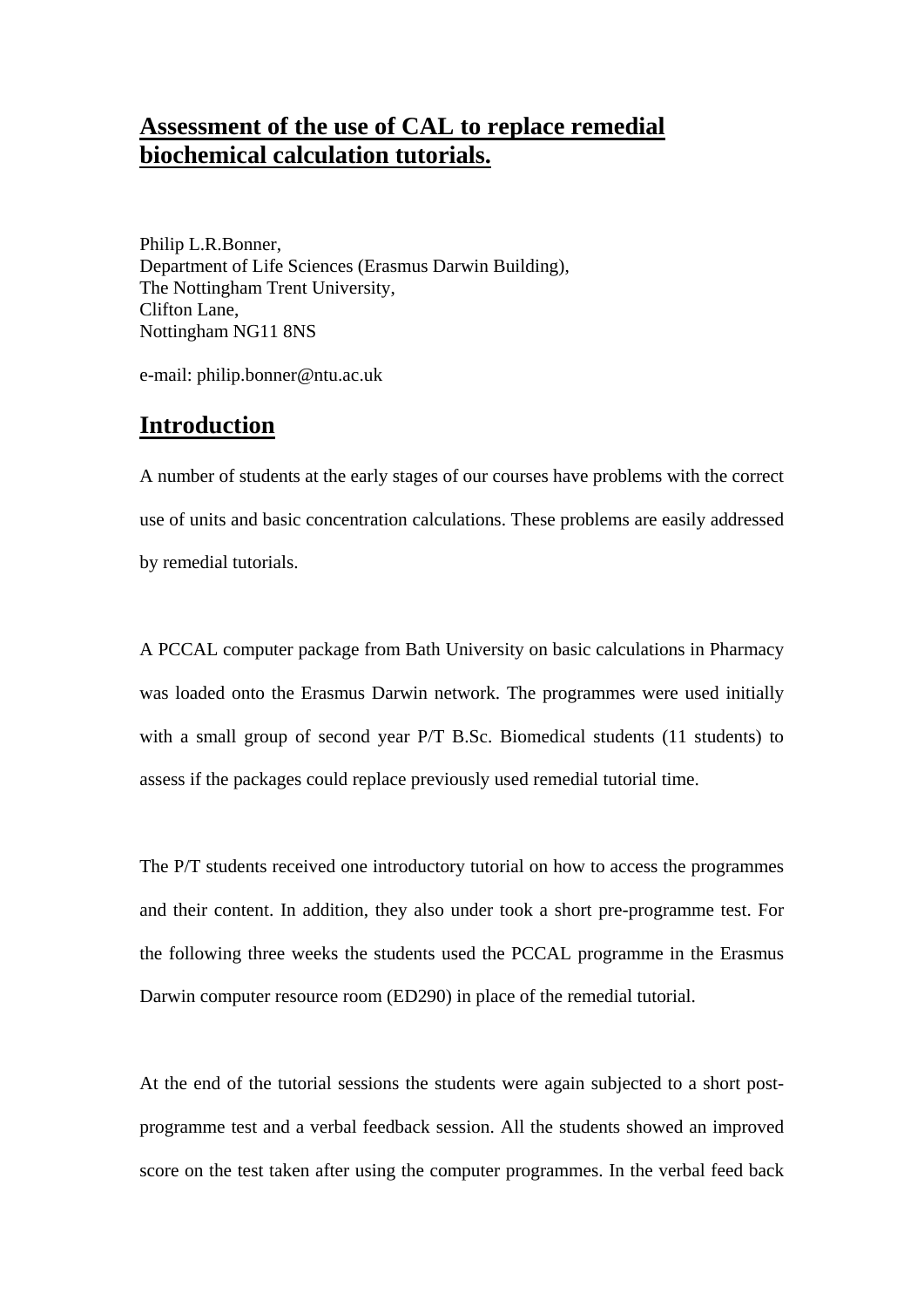session the students enjoyed the fact that they could work at their own pace on the packages and that the material got progressively harder.

It was decided to test the programmes effectiveness the packages with a larger group of students and to link the assessment of the packages to a pre and post computer session multiple choice test (MCQ).

#### **The Computer Programmes**

PCCAL Basic Calculations in Pharmacy (SI units, Moles and Molarity).

These programmes are authorware-based programmes that lead the students through progressively difficult problems. There is very little self-assessment associated with these programmes.

To complement the PCCAL programmes, a series of self-assessment tests using "Question Mark" were constructed. These self-assessment tests were installed on Erasmus Darwin network and the students were directed to use the Qmark tests to assess their progress. If they achieved low scores they were to continue with the PCCAL programmes and then evaluate their progress using the Qmark tests.

#### **The Qmark tests constructed were**

- (a) "Units"; randomly accessed 20 questions from a bank of 300 questions.
- (b) "Easy conc."; randomly accessed 20 questions from a bank of 1,000 questions.
- (c) "Hard conc."; randomly accessed 20 questions from a bank of 300 questions.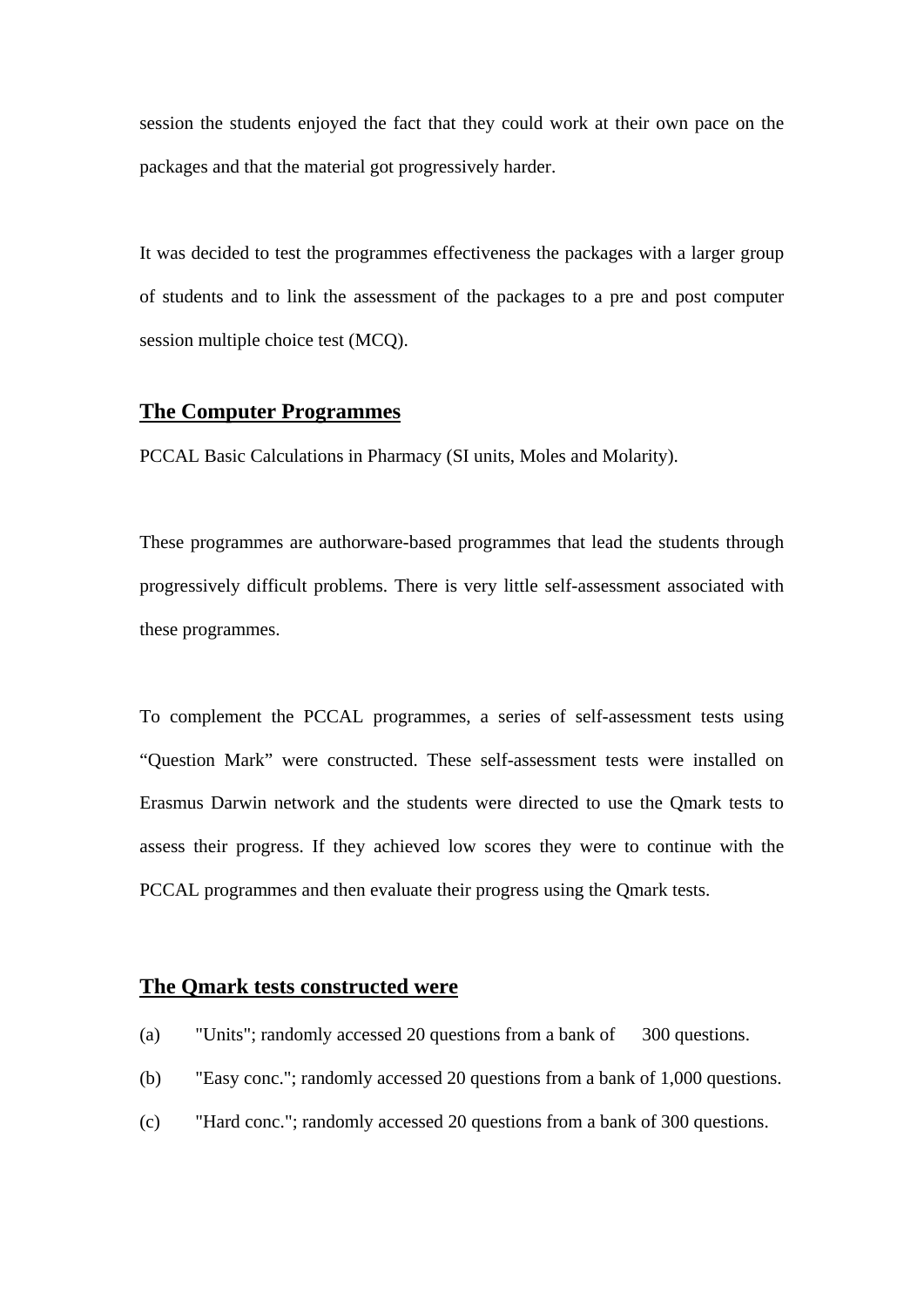## **Methodology**

A group of 48  $1<sup>st</sup>$  year HND students at the first tutorial were given a 15 question MCQ test comprising questions on units and concentration calculations that could be found in the Qmark tests.

After the test they were also informed of their score and that they would be again tested in four weeks with the same format of questions. This second test comprised 20% of the module mark. The students were also given information on how to access the PCCAL and Qmark programmes.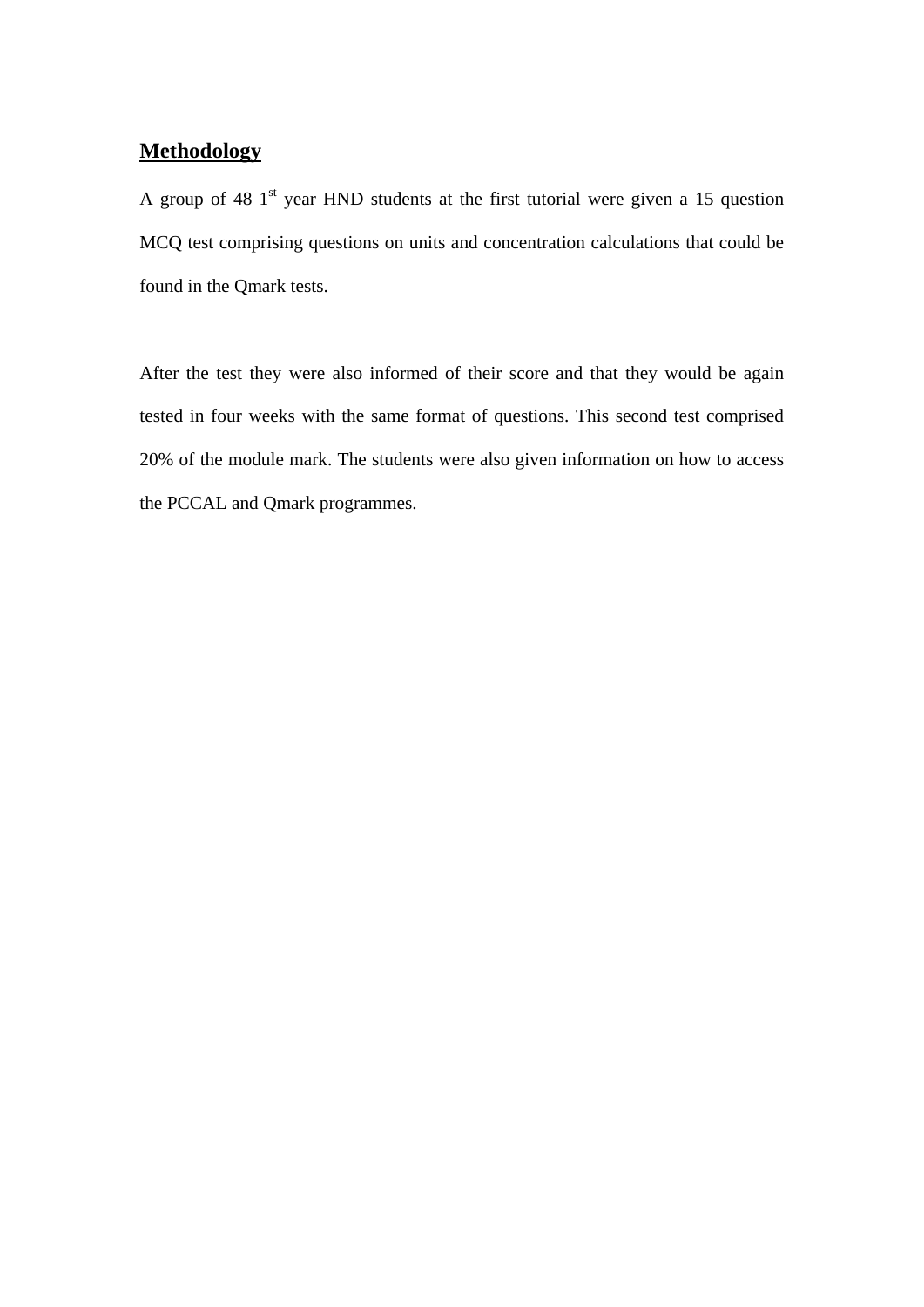# **Results**

|             |                | MCQ score             | MCQ score          |
|-------------|----------------|-----------------------|--------------------|
|             |                | Prior to computer use | After computer use |
| Miss        | B              | 46                    | 29                 |
| <b>Miss</b> | B              | 54                    | 86                 |
| Mr.         | B              | 31                    | 86                 |
| Mr.         | $\overline{C}$ | $\overline{38}$       | 36                 |
| Miss        | $\overline{C}$ | 31                    | 86                 |
| Mr.         | $\mathbf C$    | 31                    | 100                |
| Miss        | $\mathbf C$    | 31                    | 100                |
| Miss        | $\overline{C}$ | 62                    | 36                 |
| Mr.         | $\overline{C}$ | 31                    | 79                 |
| Mr.         | $\mathbf C$    | 38                    | 79                 |
| Miss        | D              | 54                    | 50                 |
| Mr.         | $\mathbf D$    | $\overline{54}$       | 79                 |
| Miss        | $\mathbf D$    | 38                    | 93                 |
| Mr.         | E              | 38                    | 57                 |
| Mr.         | F              | 77                    | 100                |
| Mr.         | G              | 54                    | 64                 |
| Mr.         | G              | 23                    | 93                 |
| Mr.         | G              | 38                    | 79                 |
| Miss        | $H_{\rm}$      | 31                    | 86                 |
| Mr.         | $H_{\rm}$      | 31                    | 64                 |
| Mr.         | $H_{\rm}$      | 54                    | 50                 |
| Miss        | $H_{\rm}$      | 46                    | 79                 |
| Mr.         | H              | 23                    | 36                 |
| Mr.         | L              | 54                    | 79                 |
| Mr.         | M              | 69                    | 86                 |
| Mr.         | M              | 54                    | 36                 |
| Miss        | M              | 38                    | 86                 |
| Miss        | $\mathbf M$    | 31                    | 100                |
| Miss        | $\overline{O}$ | 62                    | 57                 |
| Mr.         | $\overline{O}$ | 62                    | 64                 |
| Mr.         | ${\bf P}$      | 38                    | 79                 |
| Miss        | ${\bf P}$      | 62                    | 79                 |
| Mr.         | ${\bf P}$      | 38                    | 79                 |
| Miss        | ${\bf P}$      | 46                    | 100                |
| Mr.         | $\mathbf R$    | $\overline{54}$       | 100                |
| Miss        | R              | 38                    | 86                 |
| Mr.         | ${\bf R}$      | 46                    | 79                 |
| Mr.         | S              | 46                    | 79                 |
| Mr.         | S              | 77                    | 57                 |
| Mr.         | S              | 31                    | 57                 |
| Miss        | S              | 69                    | 50                 |
| Miss        | S              | 38                    | 43                 |
| Mr.         | S              | 23                    | 71                 |
| Mr.         | T              | 38                    | 43                 |
| Ms          | U              | 46                    | 100                |
| Ms          | W              | 54                    | 93                 |
| Miss        | B              | 46                    | 29                 |
| Miss        | B              | 54                    | 86                 |
|             |                |                       |                    |
|             |                |                       |                    |
| Mean        | $(\pm$ Stdev)  | 45 $(\pm 14)$         | 73 $(\pm 21)$      |